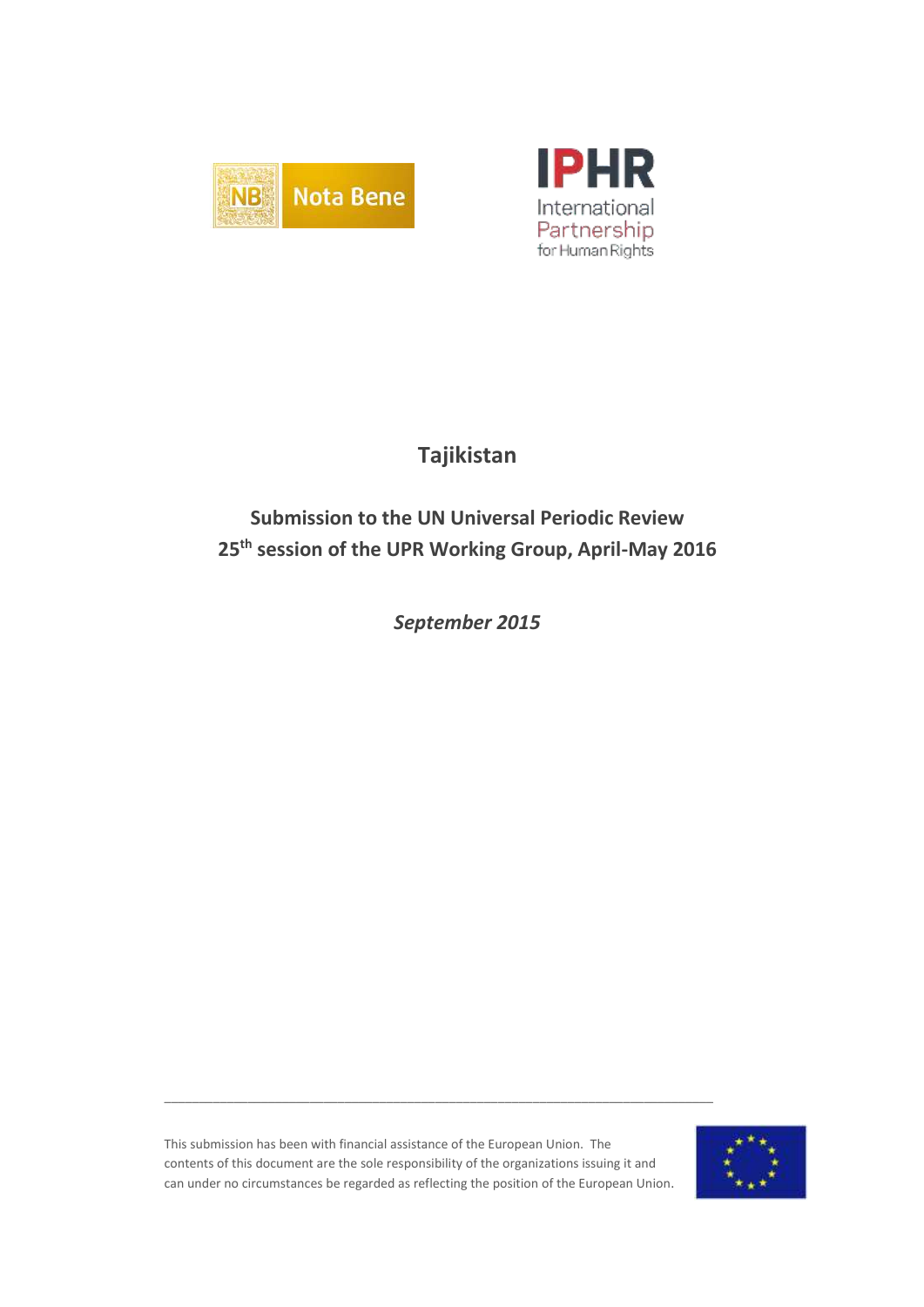The Dushanbe-based Public Fund **"Nota Bene"** was established in 2009, as one of the first think tank organizations in the field of human rights and democratization in Tajikistan. Its core objective is to promote respect for human rights and civil society development. It works closely together with other Tajikistani human rights NGOs.

**Address:** 137 Rudaki Avenue, 5th floor, office # 509, Dushanbe, Tajikistan **Website:** www.notabene.tj **Tel:** +992-44-60 02 626

**International Partnership for Human Rights (IPHR)** is a Brussels-based non-profit organization founded in 2008. It works closely together with civil society groups from different countries to raise human rights concerns at the international level and promote respect for the rights of vulnerable communities. IPHR has special consultative status with the UN Economic and Social Council.

**Address:** Square de l'Aviation 7A, 1070 Brussels, Belgium **Website:** www.IPHRonline.org **Tel:** +32-475-39 21 21

\*\*\*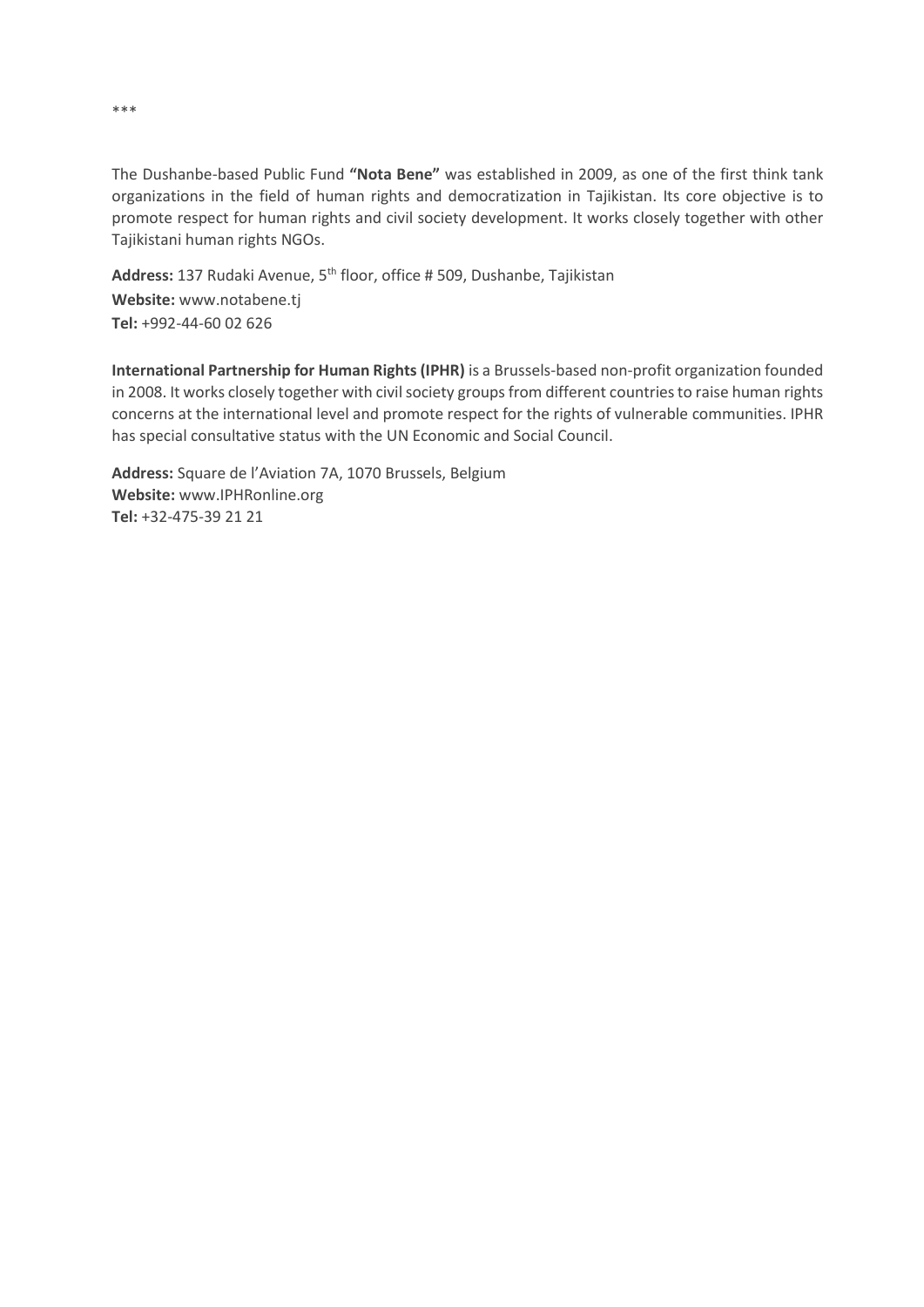## **Introduction**

1. This document has been prepared by Nota Bene and International Partnership for Human Rights as a contribution to the second Universal Periodic Review of Tajikistan. It summarizes major issues and provides recommendations to Tajikistani authorities in the following areas: freedom of expression and the media; freedom of association and assembly; freedom of religion and belief; and the abolition of the death penalty. The document has been prepared by the two organizations in the framework of a project on promoting respect for fundamental rights in Central Asia.

## **Freedom of expression and the media**

- 1. The situation with respect to freedom of expression and the media remains highly problematic in Tajikistan. Media and journalists face intimidation and harassment because of critical reporting, and self-censorship is common among the country's media outlets, many of which are struggling financially and therefore are in a particularly vulnerable situation.
- 2. While libel generally was de-criminalized in 2012, insulting the president and government officials is still subject to criminal liability, which has a chilling impact on freedom of expression. Civil defamation and other lawsuits continue to be used by government officials and other public figures as a form of retaliation against media and journalists.
- 3. In a high-profile case from 2014, the well-known independent Asia Plus newspaper and one of its editors were convicted of defaming the country's "intelligentsia" and ordered to pay 30 000 somoni (some 4500 EUR) in moral damages. The lawsuit in this case concerned an article that criticized a former government opponent for flattering and praising Tajikistan's president after returning to the country. It was supported by five state-funded bodies.
- 4. New regulations introduced in June 2015 provide for restrictions on access to information of media. These regulations require government agencies to send their communications and press releases to the Khovar state information agency, while other media outlets can only report on official events citing this agency. Media representatives are concerned that the regulations will be used to deprive them of the opportunity to obtain first-hand information about official events.
- 5. Arbitrary blocking of websites has become a regular occurrence in Tajikistan in the last few years. Such measures have targeted news sites, social media sites and other online resources. The most extensive blocking to date took place in October 2014, when hundreds of websites suddenly became unavailable after an opposition group made online calls for holding an antigovernment rally in the capital Dushanbe (which eventually did not take place).
- 6. According to various Internet service providers, websites are blocked on the basis of informal orders from the government's Communications Service, although this agency has consistently denied responsibility and referred to "technical problems" experienced by providers.
- 7. The pattern of repeated blocking of websites has been criticized by both civil society<sup>1</sup> and the international community. The OSCE Representative on the Freedom of the Media has described it as "a worrying and disturbing trend" and reminded the authorities that they "have a responsibility to ensure that all citizens of Tajikistan have unhindered access to information, offline and online".2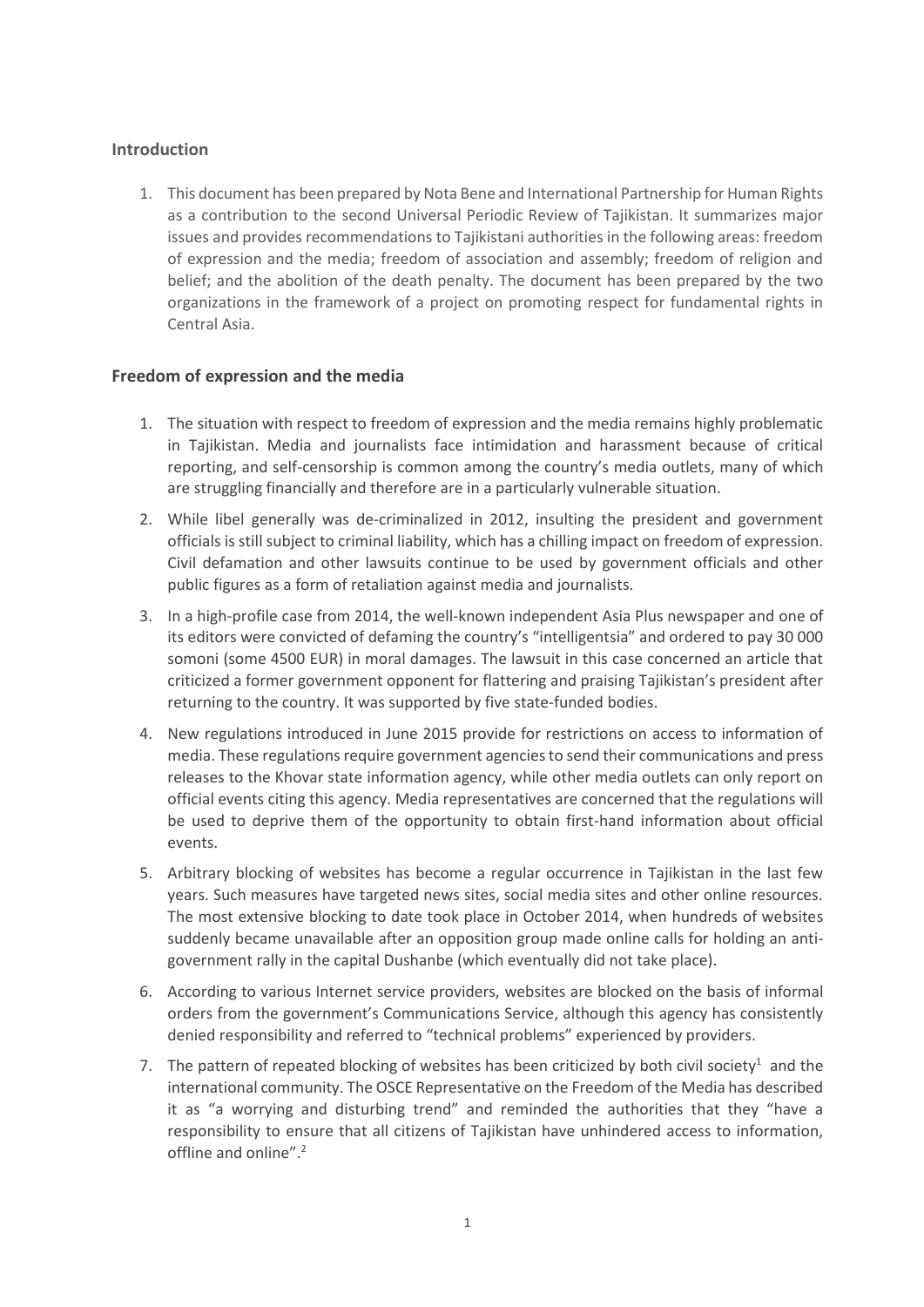- 8. Mobile phone services have also repeatedly stopped functioning without explanation in connection with particular events. During and after a special security operation conducted in the Gorno-Badakhshan Autonomous Province in the summer of 2012, mobile, landline and internet connections in this region were disconnected for almost a month. 3 In connection with the planned anti-government rally in Dushanbe in October 2014, access to text messaging services was blocked almost for 24 hours. Most recently, in connection with armed attacks that took place in and near the capital in September 2015, mobile phone users did not have access to such services for 10 days.
- 9. Amendments to the Law on the Legal Regime on the State of Emergency adopted in 2014 grant authorities broad powers to limit and prohibit mobile and internet services, as well as to impose other restrictions on media in emergency situations.

#### *Recommendations*

- a) Publicly welcome and encourage open debate on issues of public interest; and refrain from restricting access to information about official events and other developments of public interest.
- b) Condemn intimidation and harassment of media and journalists; and ensure that any such incidents are thoroughly and impartially investigated and the perpetrators brought to justice.
- c) Abolish the remaining criminal provisions on insult and limit the amount of moral damages that can be awarded in defamation lawsuits.
- d) Put an end to the practice of arbitrary blocking of access to websites and mobile phone services and ensure that residents have unhindered access to information on- and offline.

#### **Freedom of association and assembly**

*A new phase of pressure on civil society* 

- 1. The Tajikistani government has increasingly limited freedom of association and exerted pressure on human rights defenders since 2012<sup>4</sup>. In 2015, the situation of civil society in the country, in particular that of NGOs working on human rights and other sensitive issues has seriously worsened.
- 2. In August 2015, the president signed amendments to the Law on Public Associations. These amendments oblige NGOs to provide the Ministry of Justice with information about funds received from international sources, prior to using them, for inclusion in a special registry on humanitarian assistance. The new provisions fail to set out a clear procedure for informing the government about grants and for including this information in the registry.
- 3. Civil society organizations have expressed concern that the new provisions will place an additional, unnecessary administrative burden on NGOs and that they may be used to obstruct the access to funding of NGOs in violation of the right to freedom of association, as protected by international human rights standards.<sup>5</sup> The UN special rapporteur on freedom of peaceful assembly and of association<sup>6</sup>, as well as other UN human rights bodies have also criticized the new provisions.
- 4. In addition to the provisions described above, the recent amendments to the Law on Public Associations state that the Ministry of Justice will approve a procedure for conducting inspections of the activities of NGOs. This provision is welcomed by civil society, as current legislation does not regulate the conduct of inspections of NGOs. However, to date the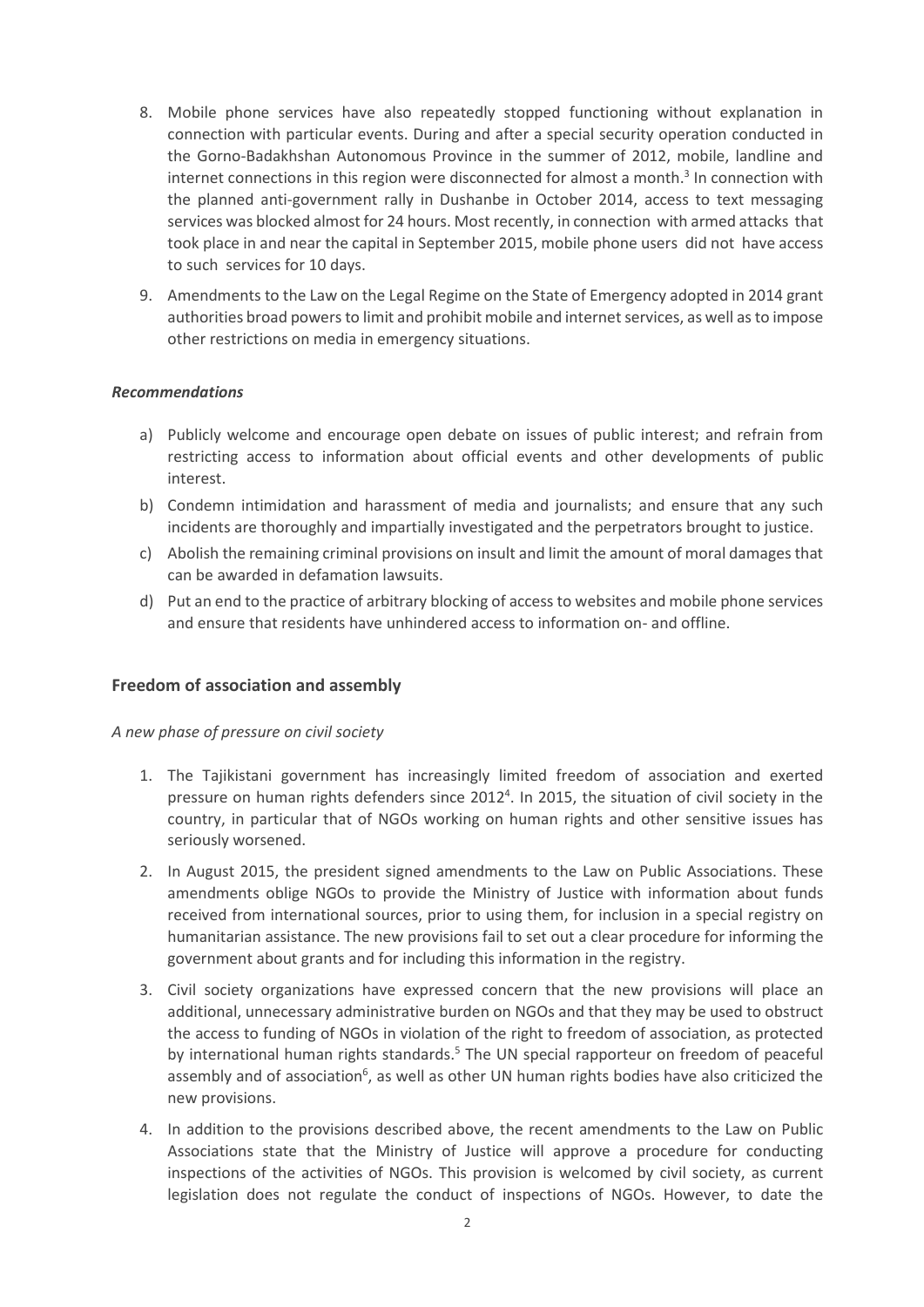government has failed to initiate an inclusive and transparent process for developing such a procedure.

- 5. Since the last UPR of Tajikistan in 2011, numerous NGOs have been singled out for intrusive inspections of their activities by the Tax Committee and security agencies, in some cases resulting in warnings and sanctions. This trend has intensified in 2015.
- 6. In the last few months, a number of NGOs have reported being subjected to inspections conducted with reference to national security considerations. In some cases, these inspections have had a formal character and been carried out by the Tax Committee. In other cases, they have been limited to informal visits by representatives of the State Committee on National Security.
- 7. In 2013-2015, at least three human rights NGOs were closed down on the basis of court orders, and currently several NGOs are facing closure for the alleged failure to comply with administrative and technical requirements.
- 8. In general, as the government has stepped up efforts to fight extremism and terrorism and harassment of political opposition groups has increased (see more below), the environment for human rights defenders has significantly deteriorated. Activists, lawyers and journalists are under pressure from the government to drop or refrain from addressing specific politically sensitive issues. Recent developments, which pose a serious threat to the existence of a free and independent civil society in the country, have resulted in a high sense of insecurity among affected individuals and groups.

### *Restrictions on freedom of assembly*

9. The new Law on Assemblies adopted in late 2014 restricts the right to hold peaceful assemblies in ways that are not compatible with international standards. In particular, it requires that the organizers of assemblies obtain permission in advance and contains broadly worded provisions on the grounds for prohibiting assemblies and the venues in which their conduct is limited. The law also does not provide for spontaneous assemblies and bans foreign citizens from participating in gatherings. The adoption of the new Law on Assemblies came at a time when authorities appear to be increasingly concerned about possible mass protests.

#### *Harassment of the political opposition*

- 10. In the recent period, pressure on the political opposition has increased in Tajikistan. This has in particular affected the Islamic Renaissance Party of Tajikistan (IRPT), a moderate Islamic party and the country's largest opposition party. The IRPT faced obstruction when campaigning for the parliamentary elections held on 1 March 2015, in which it fell out from the parliament, and the party and its members have been subjected to smear campaigns and other forms of harassment.
- 11. Currently, the IRPT is facing closure and its leading member are under arrest or in exile. On 28 August 2015, the Ministry of Justice warned the party that its activities are "illegal"<sup>7</sup> because it no longer meets the requirement for political parties to have branches in a majority of the country's cities and districts and it unlawfully carries out "religious propaganda". On 17 September 2015, the General-Prosecutor's Office announced that 13 IRPT members had been arrested on a series of charges related to armed attacks that took place in and near Dushanbe on 4 September 2015.<sup>8</sup> The party leader, who is in exile, has categorically denied that he or his party has anything to do with those developments.<sup>9</sup>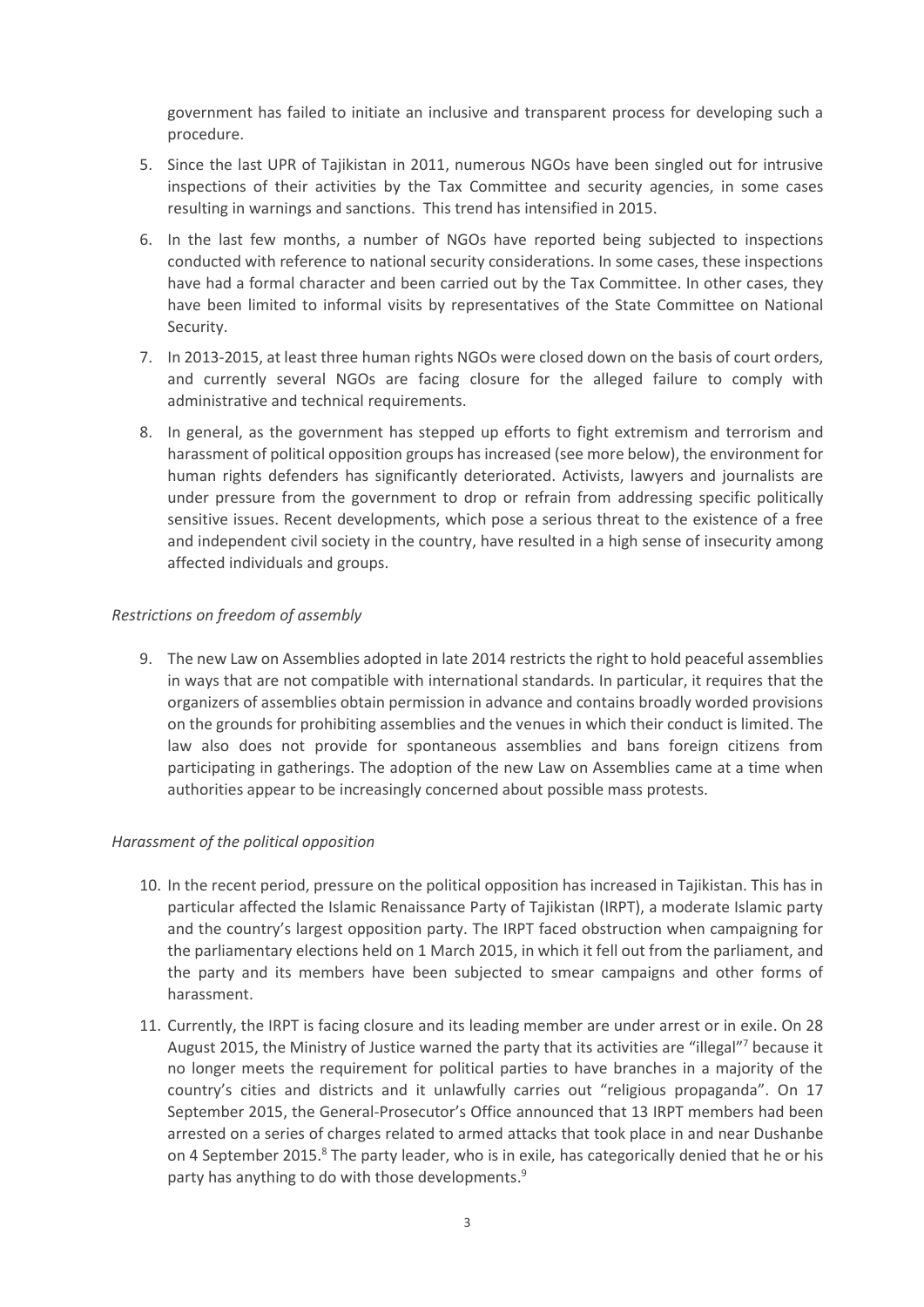#### *Recommendations*

- a) Bring the provisions of the Law on Public Associations and other national laws affecting NGOs into compliance with international human rights standards, and ensure in particular that provisions concerning the oversight and inspections of NGOs, as well as the suspension and liquidation of NGOs are clear, unambiguous and fully consistent with the requirements of international law.
- b) Ensure that NGOs are not subject to undue restrictions on their activities and funding and that no NGO is closed down on arbitrary grounds.
- c) Amend the Law on Assemblies to ensure that it fully safeguards the right to freedom of peaceful assembly, and promote conditions in which this right can be freely exercised.
- d) Ensure that political opposition parties can operate without hindrance or harassment.

## **Freedom of Religion**

- 1. The authorities continue to strictly control the practice of religion and have recently stepped up efforts to counter so-called non-traditional religious beliefs, in particular forms of Islam that are considered "alien" to the country. The Hanafi school of Islam is being heavily promoted, to the detriment of other schools of Islam.
- 2. The 2009 The Law on Freedom of Conscience and Religious Associations bans the activities of unregistered religious organizations and imposes serious restrictions on the operation of places of worship, the preparation and distribution of religious literature, the organization of religious education and other religious activities.
- 3. With reference to the Religion Law, over 1000 unofficial mosques were closed down only in the first six months of 2015, according to information from the General-Prosecutor's Office.<sup>10</sup>
- 4. The production, import and distribution of written, audio or video material of religious content requires permission of the State Committee on Religious Affairs. Material deemed inappropriate is confiscated.
- 5. The 2011 Law on the Responsibility of Parents for the Education and Upbringing of Children obliges parents to prohibit under-age children from participating in the activities of religious organizations, participate in religious education held by institutions or individuals without a state license and study at religious schools abroad without permission by the authorities. Parents who have been found to have violated their obligations under this law have been fined.
- 6. There are concerns that efforts by authorities to counteract expressions of Islam that are considered contrary to national tradition have resulted in violations of the right to freedom of religion or belief and other rights. For example, in spring 2015, there were reports of law enforcement raids on retailers deemed to be selling "inappropriate" Muslim clothing, as well as of cases where law enforcement officials forcibly shaved bearded Muslim men. Representatives of the law enforcement authorities said that any complaints regarding unlawful actions will be investigated,<sup>11</sup> but only few cases are believed to have been reported to police.

## *Recommendations*

a) As called for by the UN Human Rights Committee, repeal or amend all provisions of the Law on Freedom of Conscience and Religious Associations, the Law on the Responsibility of Parents for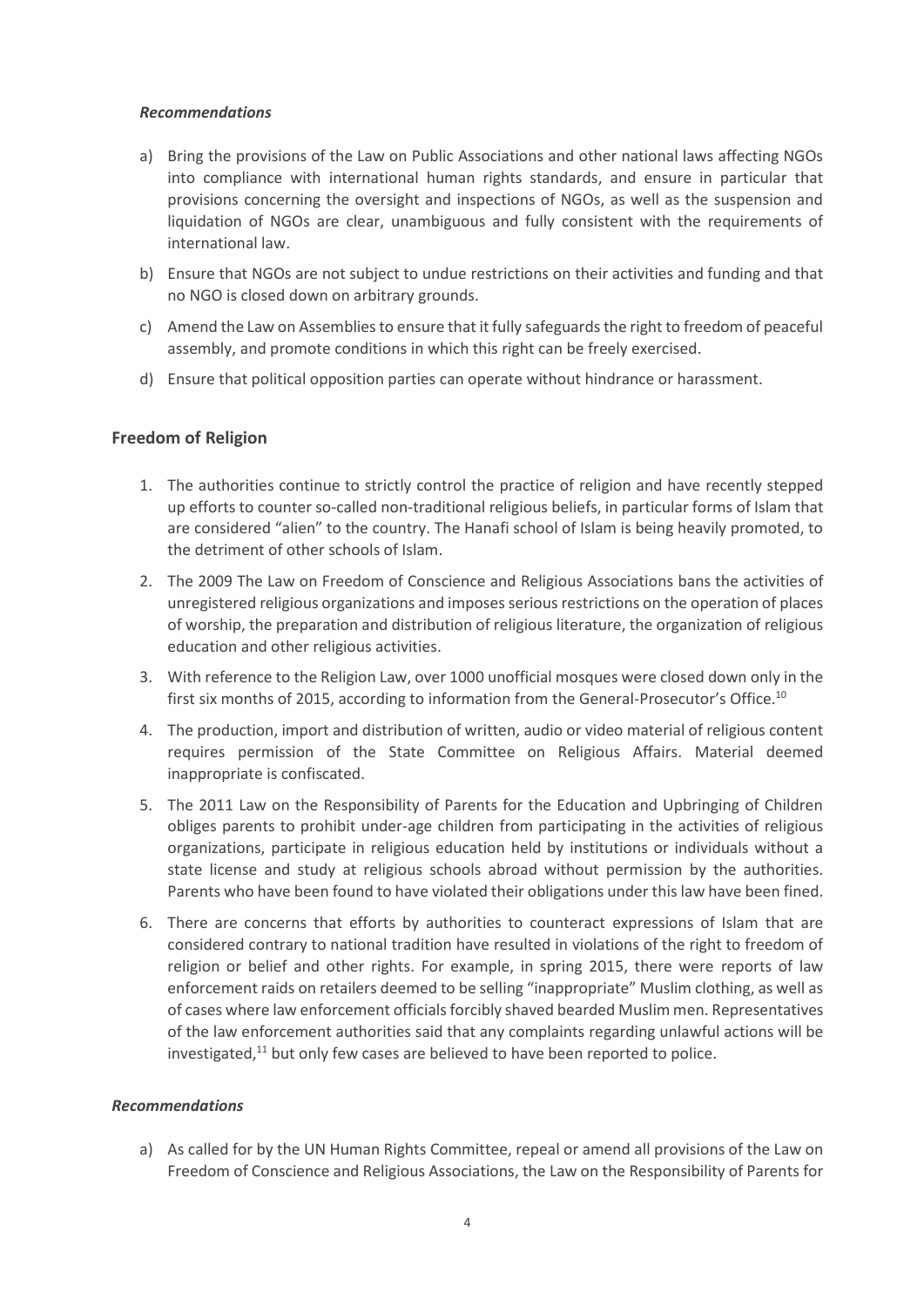the Education and Upbringing of Children and other national laws that impose disproportionate restrictions on the rights protected by article 18 of the ICCPR.

b) Refrain from measures infringing the right to freedom of religion or belief and other fundamental rights in the name of counteracting "non-traditional" religious beliefs.

### **The right to life and abolition of the death penalty**

- 1. A moratorium on death sentences and executions has been in force since 2004. At the UPR in 2011, several states recommended Tajikistan to ratify the Second Optional Protocol (OP2) to the International Covenant on Civil and Political Rights (ICCPR), aiming at the abolition of death penalty. In the 2013 National Plan for the implementation of the UPR recommendations, the government set out to initiate national-level proceedings to ratify this protocol. However, to date, the OP2 has not been ratified and the death penalty has not been abolished.
- 2. In April 2013, President Rahmon stated in his annual speech to the parliament that "it was time" to make a final decision on the death penalty and called on the relevant authorities to consider the issue, taking into account public opinion.
- 3. It should be noted that opinion polls show that most residents support the abolition of the death penalty. In a survey carried out by Nota Bene in 2013<sup>12</sup>, in which over 2000 people from across Tajikistan were interviewed on the basis of random sampling, 67% of those polled were against the death penalty.
- 4. Shortly after the president's speech, in June 2013, a new government working group was set up to consider the abolition of the death penalty and the ratification of the OP2. This working group replaced a previous one from 2010. This time civil society representatives were also invited as members. Currently the work of the group continues.
- 5. It remains of concern that information about the places of burials of individuals who were sentenced to death and executed prior to the introduction of the current moratorium is withheld from relatives.
- 6. Another major concern are the harsh detention conditions of those who are serving life-time sentences without the possibility of parole, which is the alternative used to the death penalty. Following his Tajikistan mission in 2012, the UN Special Rapporteur on torture expressed serious concern about the treatment of prisoners serving life sentences, including being held in complete isolation most of the time, physical and verbal abuse, excessive restrictions on contacts with family and lawyers, and lack of appropriate health care.<sup>13</sup>

#### *Recommendations*

- a) Abolish the death penalty and ratify the second Optional Protocol to the ICCPR.
- b) Inform relatives of individuals who were executed prior to the current moratorium about the places of burial of these.
- c) Improve conditions for prisoners serving life sentences and abolish excessive limitations on their access to family, lawyers and health care.